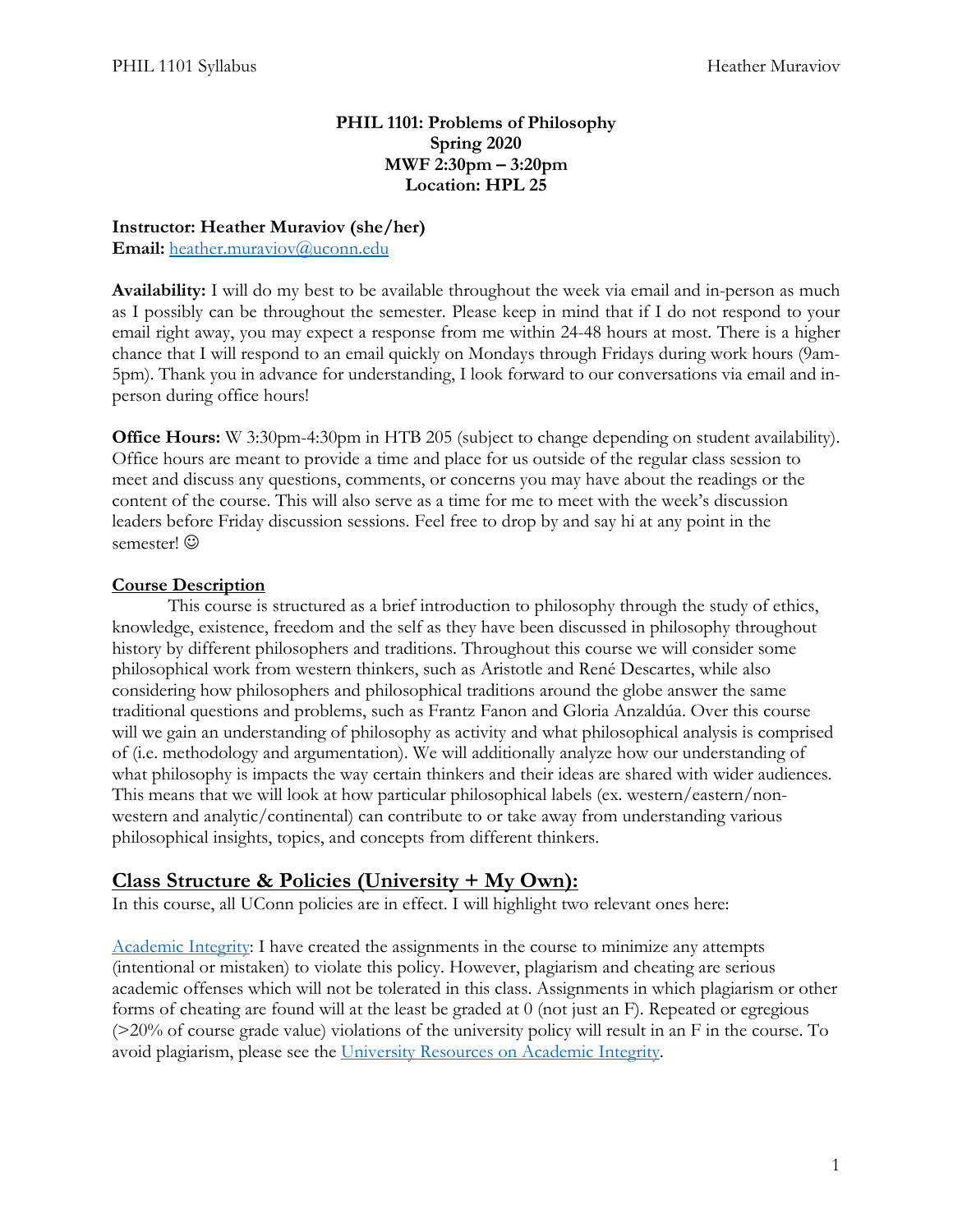[Disability Accommodations:](https://csd.uconn.edu/teaching-students-with-disabilities/) Please notify me in-person and/or via email if you have registered with CSD (Center for Students with Disabilities), this helps me to ensure that I accommodate you as efficiently as possible in the classroom and around assignments and exams. If you need to request accommodations for a documented disability, you can do so [here.](https://csd.uconn.edu/request-accommodations/)

If you have any further questions about the UConn policies, please come talk to me.

*Issues:* In case of an emergency, or if anything comes up that may prevent you from completing course requirements, I ask that you please contact me to make arrangements as soon as possible. Since each of you have the opportunity to sign-up for the weeks you do reading responses and discussion leading, I recommend signing up for these during weeks where you may have less work to do for other classes.

*Use of Electronics:* I will allow **minimal use** of electronic devices (limited to devices used for notetaking or to refer to the reading). All cellphones should be put away during class time. It is important that we all stay engaged with each other and the material in order to get the most out of our time together each week. Additionally, please keep in mind that excessive use of electronics for anything other than notetaking, classwork, or assigned reading will result in a low participation grade, which can easily make the difference between an  $A$ - and a  $B$ + or a  $B$ - and a  $C$ +, for example.

# **Course Requirements**

*\*\*\* Please double check that you can access and use your UConn email address. This is the primary way I will communicate with the class outside of our meeting time and Husky CT.* 

Each week, it is expected that you…

- finish the assigned reading for the week,
- bring a copy of the assigned reading for the week in-class, for your reference,
- notes, questions to ask and/or thoughts to write down or share with the rest of the class.

#### **[P] Participation (10%):**

Because philosophy is a participatory subject and activity, you are encouraged to be an active participant in our class. There is not only lots of reading, analyzing and writing to be done, but also many discussions to be had. That being said, our classroom discussions are going to be exploratory in nature, do not worry about being wrong or correct throughout discussions. The classroom should remain a space for collaborative, respectful, and productive conversations throughout our time together. Your participation in the class contributes to our learning as a class and makes it more worthwhile, enjoyable, and interesting for everyone involved.

Each of you will start out the semester with full participation credit, under the assumption that you participate throughout the semester. Participation here requires more than consistent attendance alone. You will be graded on the quality and the significance of your participation throughout the course. Below are a number of ways to maintain your full-credit participation grade (though, this is not exhaustive): reading quizzes, verbally, through written work, by helping your peers, asking questions, answering questions from me or others in the class, providing critical comments to the text, turning in any participation worksheets, visiting me during office hours, etc.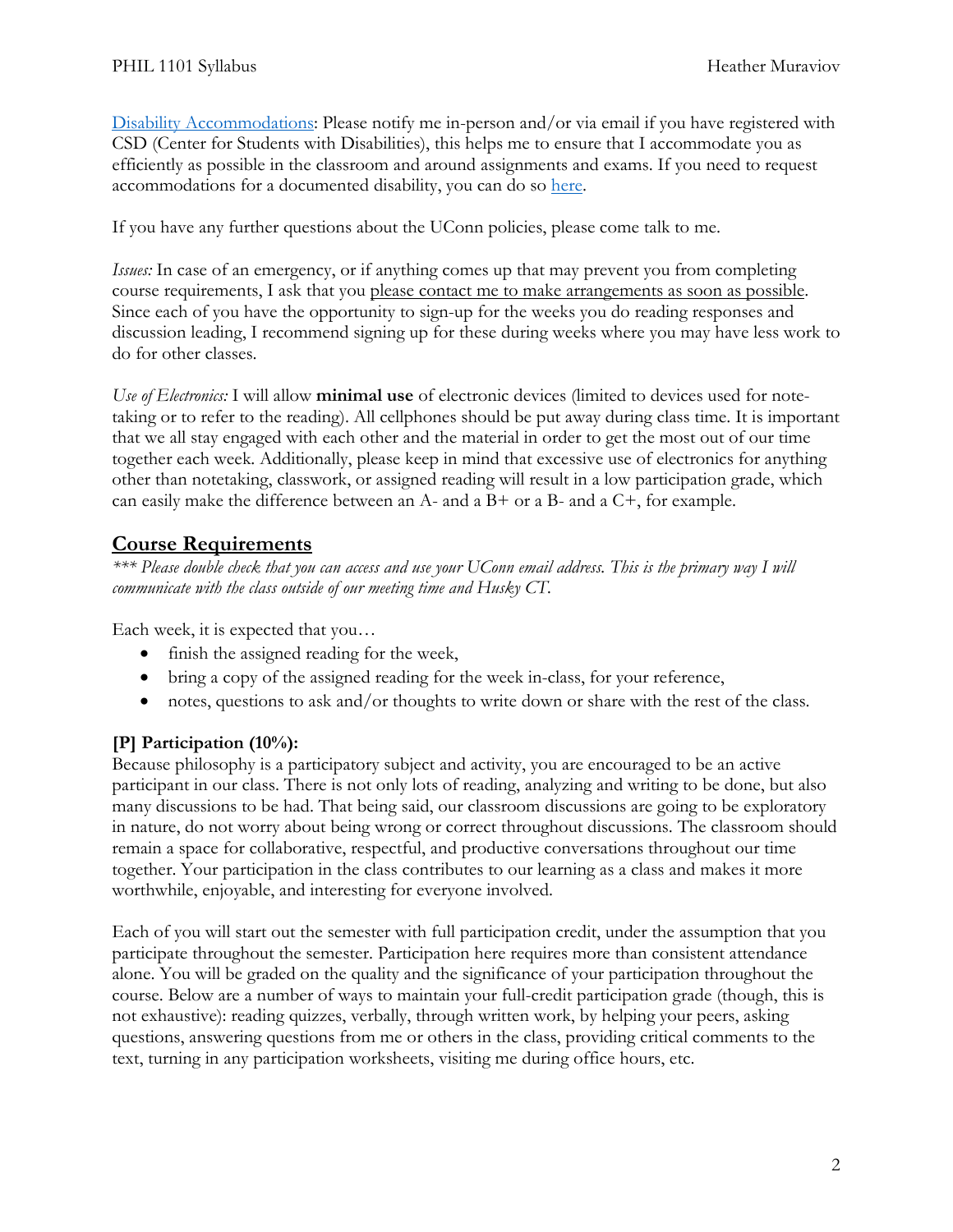*Regarding Questions*: You are not expected to know all of the vocabulary or concepts that you may encounter in the readings or lectures. Because of this, you are encouraged to ask any substantive and/or clarificatory questions about specific words, readings or lecture material during class. It is highly likely that your peers also have similar questions and may benefit from others asking questions as well.

**[RR] Reading Responses (20% graded as**  $\checkmark$  **+,**  $\checkmark$ **,**  $\checkmark$  **-): Each student will be responsible for 3** reading responses over the course of the semester. These are to be around 400-500 words each, around 2 pages double-spaced and should be comprised of a short, concise summary of one of the assigned readings for the week followed by two (2) comments and (1) question you may have about the reading. The point of this assignment is to help you practice writing, assessing, and discussing your thoughts in light of what authors have argued or discussed in their work. These will also serve as a way to get a class-wide or group-wide discussion going on the reading/topic of the week.

*RRs are due in-class on the Monday that we will begin discussing the week's readings.* This will allow me enough time to begin grading them and to engage with your ideas in preparation for the next class session. Expect a 1-2 week turnaround for these.

**[DL] Discussion Leading (20% graded out of 100 points, instructions on a separate sheet):** Each student is responsible for leading a discussion with another student on the assigned reading for the week at least one time during the semester. These will usually take place every Friday (unless otherwise noted) and take up most of the class meeting time. This assignment is meant for you to have a chance to help your peers solidify their understanding of that week's material and to address any lingering concerns or questions that come up throughout the week. You are required to present the material ( $\approx$ 15 minutes), come up with at least 3 relevant discussion questions and/or create a small, engaging in-class activity  $($   $\sim$  15 minutes). A sign-up sheet will be circulated that is first come, first choice and then it will be uploaded to Husky CT. If you do not sign up, your name will be placed in an available slot and you will be responsible for that week's reading along with your partner.

## **[M] Midterm Exam (20% graded out of 100 points):**

*During Week 8, there will be a midterm on 3/13/20.* This is an assessment that will help me to see whether or not you (individually and as a class) are grasping the material we are going over in the course. Though the midterm requires no original ideas or argumentation, it may involve some or all of the following: definitions, matching the philosopher to the quote, concept, or theory and some multiple-choice questions. It will also include either short answer questions or an essay portion.

### **[F][FP] Final Exam or Final Paper/Project (30% graded out of 100 points, instructions for RP on separate sheet):**

Toward the end of the semester, you will be asked to decide whether you would like to:

- 1. Take a final exam which will be non-cumulative and similar to the format of the midterm. *The final exam will take place during Week 16 on Friday 5/1/20 at 12pm.*
- 2. Write an essay in one of the following formats: argumentative, comparative, journalism piece, reflection paper, or another form of writing with my approval. *Due during Week 16 on Friday 5/1/20 at 12pm.*
- 3. Complete a creative project related to the course: a podcast episode, a comic book strip, transposing a philosophical text into the format of a play, or another form of creative endeavor with my approval. *Due during Week 16 on Friday 5/1/20 at 12pm.*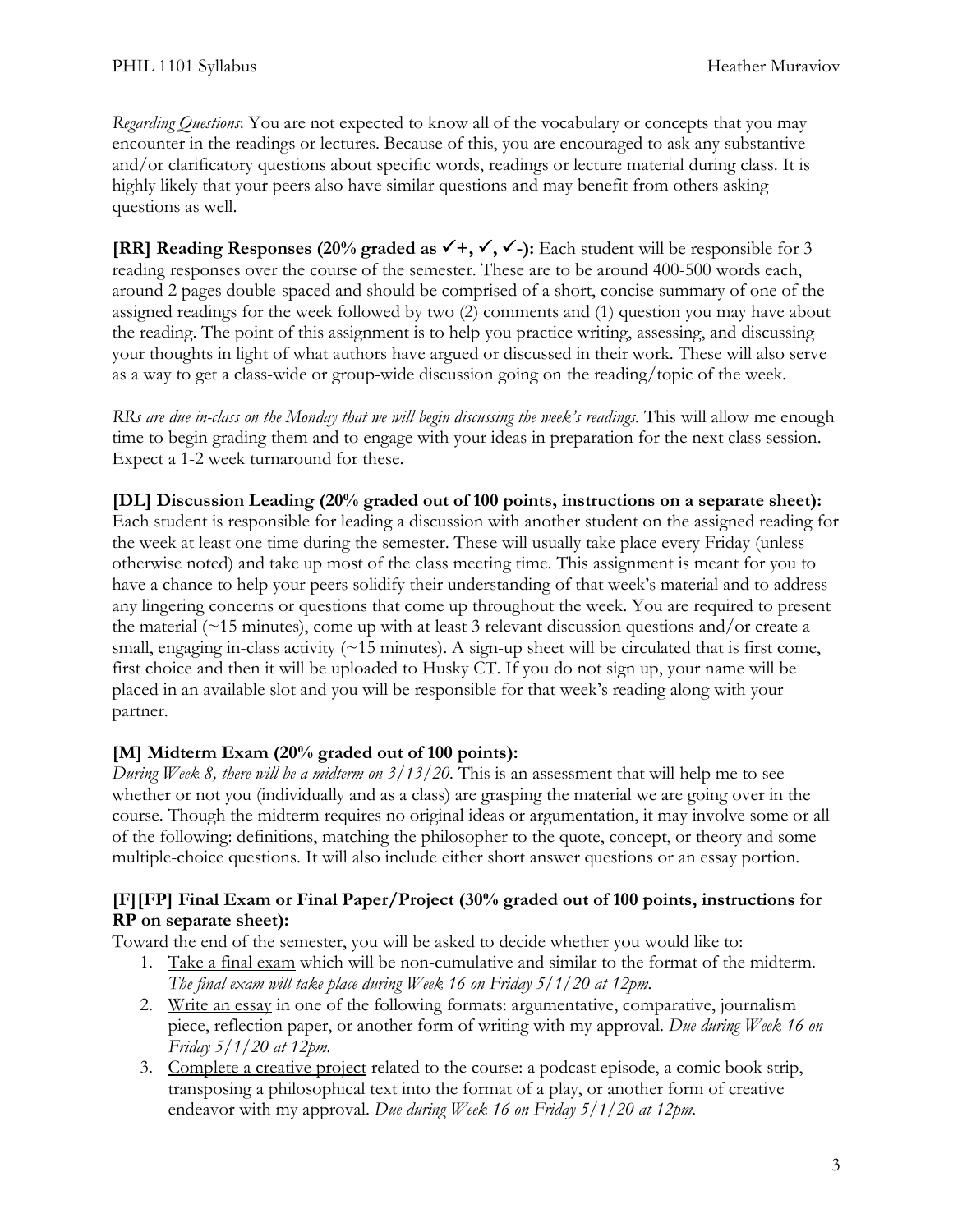| Course Grade Breakdown:                    | <b>Grading Scale:</b> |       |
|--------------------------------------------|-----------------------|-------|
| [P] Participation $10\%$                   | $94 - 100$            | A     |
| [RR] Reading Responses 20%                 | $90 - 93$             | $A -$ |
| [DL] Discussion Leading 20%                | $86 - 89$             | $B+$  |
| [M] Midterm 20%                            | $82 - 85$             | B     |
| [F][FP] Final Exam/Final Paper/Project 30% | 78 - 81               | $B -$ |
|                                            | 74 - 77               | $C+$  |
|                                            | $70 - 73$             | C     |
|                                            | $66 - 69$             | $C-$  |
|                                            | $62 - 65$             |       |

58 - 61 D<br>54 - 57 D- $54 - 57$  D-<br>  $< 54$  F  $< 54$ 

4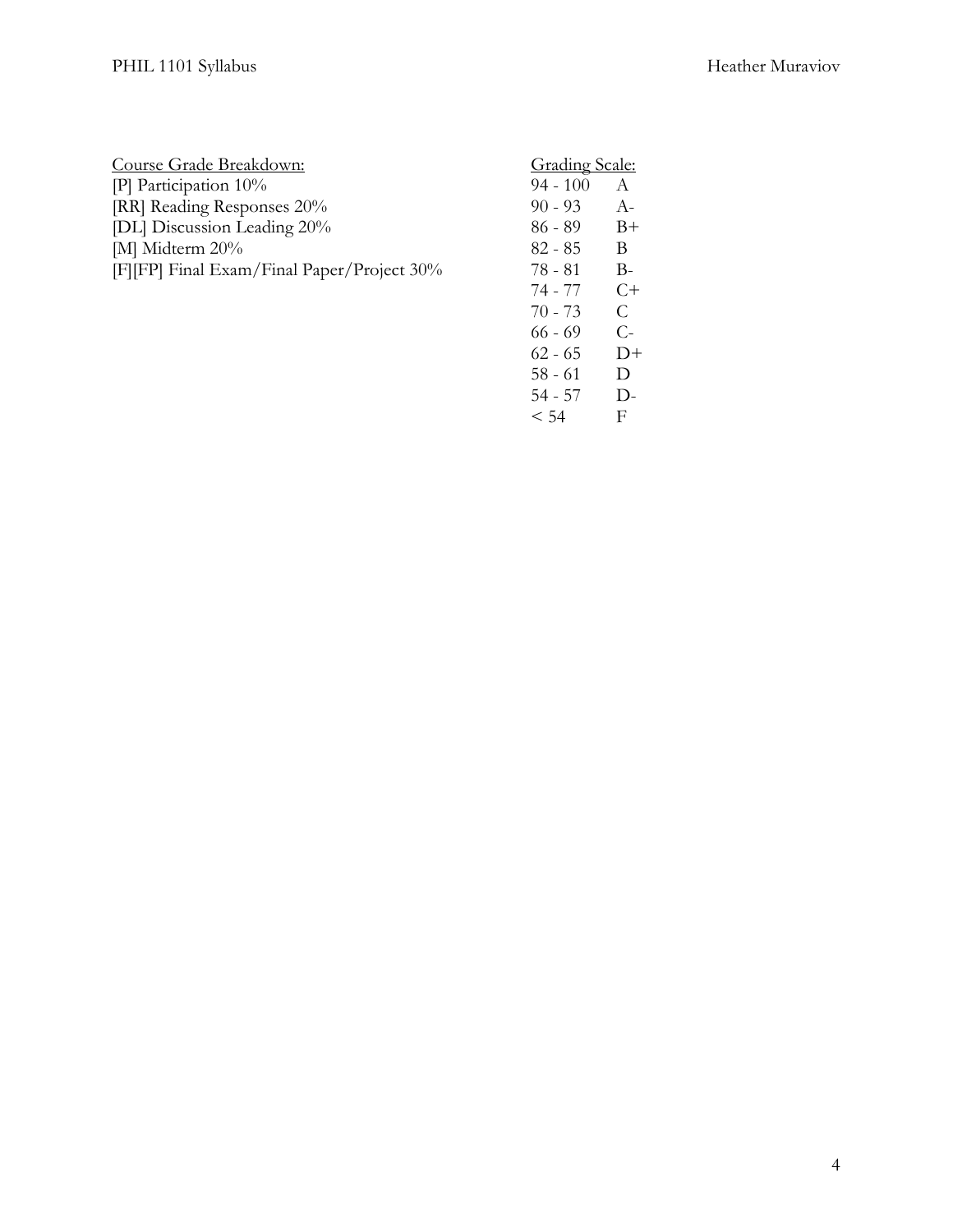# **Reading Schedule:**

The schedule below is subject to change based on class interest and the depth of our discussions. Please check your UConn email and Husky CT for updates throughout the semester, I may also announce changes in class. You will find **all** readings on Husky CT  $(\mathbb{R})$  as I scan them. You may choose to purchase some of the books  $(\Box)$  we will be reading from at used bookstores or online.

## **Week 1 (1/22, 1/25) Introductions, What is Philosophy?**

- Brief overview lecture on the history of philosophy, philosophy as historical intellectual tradition, philosophy as everyday activity, philosophy as a discipline.
- "The Value of Philosophy" (Bertrand Russell)
- "Does Philosophy Begin (and End) in Wonder? Or What Is the Nature of a Philosophic Act?" (Maxine Sheets Johnstone)  $\blacksquare$

## **Week 2 (1/27, 1/29, 1/31) Rhetoric and Argumentation**

- Continuation of last week's lecture introducing argumentation, persuasion, reasoning, fallacies and methodological considerations.
- *On Rhetoric*, Book I, Chapters 1, 2, 5. (Aristotle)  $\Box$

# **Week 3 (2/3, 2/5, 2/7) The Good Life – Happiness**

- Selected passages from *Nicomachean Ethics* (Aristotle)  $\Box$
- "Making Sense of My Life as a Whole" pp. 27-46 (Julia Annas)  $\Box$

## **Week 4 (2/10, 2/12, 2/14) Virtue Ethics**

- Selected passages from *Nicomachean Ethics* (Aristotle)  $\Box$
- "Ethics and Self-Cultivation in Ancient China" pp. 12-51 (Confucius, Alexus McLeod)  $\Box$

## **Week 5 (2/17, 2/19, 2/21) Epistemology – Skepticism**

- *Meditations on First Philosophy* Meditation I and II (René Descartes)  $\Box$
- Selected passages from "The Will to Believe" pp. 92-107 (William James)  $\Box$

## **Week 6 (2/24, 2/26, 2/28) Epistemology – Knowledge**

- Continue discussing "The Will to Believe" pp. 92-107 (William James)  $\Box$
- "Is Justified True Belief Knowledge?" (Edmund Gettier)  $\Box$

# **Week 7 (3/2, 3/4, 3/6) Personal Identity**

- Selected passages from *An Essay Concerning Human Understanding* (John Locke)  $\Box$
- "The Role of Wisdom and the Insubstantiality of the Self" from *Understanding Asian Philosophy* (Alexus McLeod)

## **Week 8 (3/9, 3/11, 3/13) – MIDTERM EXAM**

- $3/9$  Wrapping up the first half of the semester's readings.
- $\bullet$  3/11 Review Session
- $3/13$  Midterm Exam

## **Week 9 – SPRING BREAK, NO CLASS**